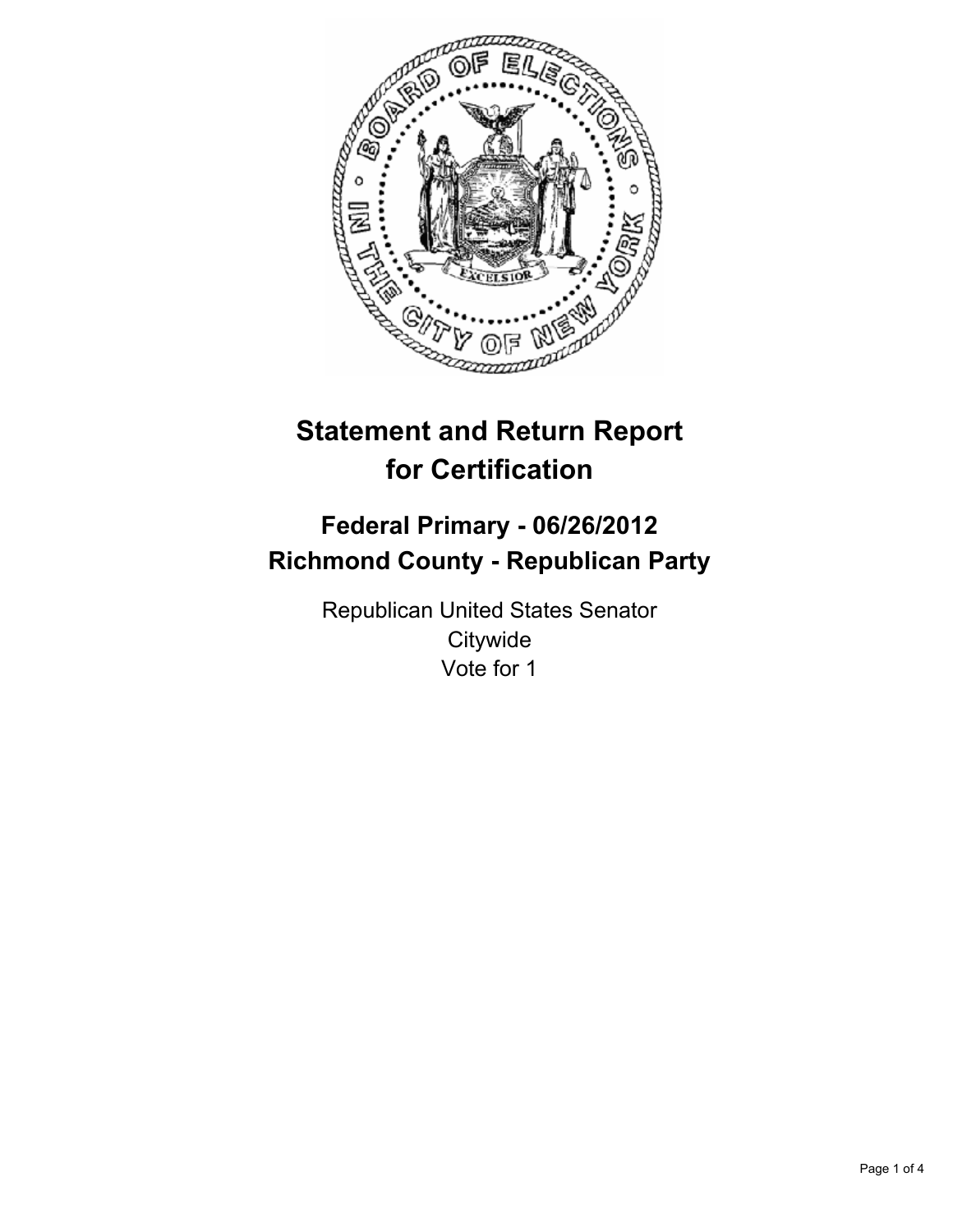

### **Assembly District 60**

| <b>PUBLIC COUNTER</b>                                    | 512 |
|----------------------------------------------------------|-----|
| <b>EMERGENCY</b>                                         | 0   |
| ABSENTEE/MILITARY                                        | 84  |
| <b>FEDERAL</b>                                           | 1   |
| SPECIAL PRESIDENTIAL                                     | 0   |
| AFFIDAVIT                                                | 0   |
| <b>Total Ballots</b>                                     | 597 |
| Less - Inapplicable Federal/Special Presidential Ballots | 0   |
| <b>Total Applicable Ballots</b>                          | 597 |
| <b>WENDY LONG</b>                                        | 277 |
| <b>BOB TURNER</b>                                        | 252 |
| <b>GEORGE MARAGOS</b>                                    | 64  |
| <b>Total Votes</b>                                       | 593 |
| Unrecorded                                               | 4   |

#### **Assembly District 61**

| <b>PUBLIC COUNTER</b>                                    | 438      |
|----------------------------------------------------------|----------|
| <b>EMERGENCY</b>                                         | 0        |
| ABSENTEE/MILITARY                                        | 64       |
| <b>FEDERAL</b>                                           | 4        |
| SPECIAL PRESIDENTIAL                                     | $\Omega$ |
| <b>AFFIDAVIT</b>                                         | 4        |
| <b>Total Ballots</b>                                     | 510      |
| Less - Inapplicable Federal/Special Presidential Ballots | 0        |
| <b>Total Applicable Ballots</b>                          | 510      |
| <b>WENDY LONG</b>                                        | 276      |
| <b>BOB TURNER</b>                                        | 180      |
| <b>GEORGE MARAGOS</b>                                    | 47       |
| <b>BOB BASEY (WRITE-IN)</b>                              | 1        |
| MARK GRANT ZAWADA (WRITE-IN)                             | 1        |
| MICHAEL GRIMM (WRITE-IN)                                 | 1        |
| SEAN MULLIGAN (WRITE-IN)                                 | 1        |
| <b>Total Votes</b>                                       | 507      |
| Unrecorded                                               | 3        |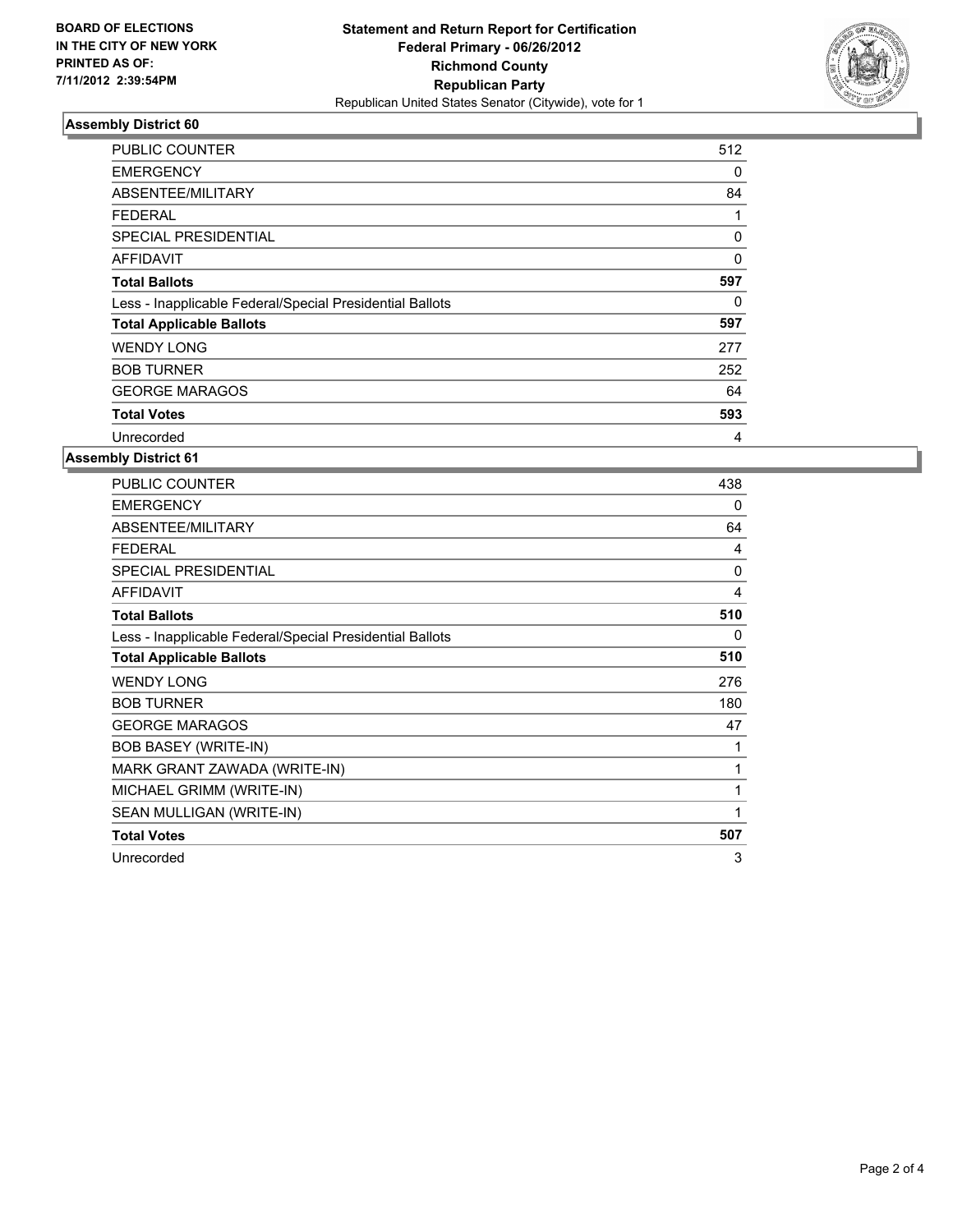

### **Assembly District 62**

| <b>PUBLIC COUNTER</b>                                    | 844            |
|----------------------------------------------------------|----------------|
| <b>EMERGENCY</b>                                         | 0              |
| ABSENTEE/MILITARY                                        | 120            |
| <b>FEDERAL</b>                                           | 8              |
| <b>SPECIAL PRESIDENTIAL</b>                              | 0              |
| <b>AFFIDAVIT</b>                                         | $\overline{2}$ |
| <b>Total Ballots</b>                                     | 974            |
| Less - Inapplicable Federal/Special Presidential Ballots | $\mathbf{0}$   |
| <b>Total Applicable Ballots</b>                          | 974            |
| <b>WENDY LONG</b>                                        | 433            |
| <b>BOB TURNER</b>                                        | 437            |
| <b>GEORGE MARAGOS</b>                                    | 91             |
| ANDREW LANZA (WRITE-IN)                                  | 1              |
| LEAH ARATO (WRITE-IN)                                    | $\overline{2}$ |
| MIKE CHURCH (WRITE-IN)                                   | 1              |
| RYAN MURPHY (WRITE-IN)                                   | 1              |
| UNATTRIBUTABLE WRITE-IN (WRITE-IN)                       | 1              |
| VINCENT IGNIZIO (WRITE-IN)                               | 1              |
| <b>Total Votes</b>                                       | 968            |
| Unrecorded                                               | 6              |

**Assembly District 63**

| <b>PUBLIC COUNTER</b>                                    | 488            |
|----------------------------------------------------------|----------------|
| <b>EMERGENCY</b>                                         | 0              |
| ABSENTEE/MILITARY                                        | 98             |
| <b>FEDERAL</b>                                           | 7              |
| <b>SPECIAL PRESIDENTIAL</b>                              | 0              |
| <b>AFFIDAVIT</b>                                         | $\overline{2}$ |
| <b>Total Ballots</b>                                     | 595            |
| Less - Inapplicable Federal/Special Presidential Ballots | 0              |
| <b>Total Applicable Ballots</b>                          | 595            |
| <b>WENDY LONG</b>                                        | 266            |
| <b>BOB TURNER</b>                                        | 256            |
| <b>GEORGE MARAGOS</b>                                    | 62             |
| HESHAM EL-MELIGY (WRITE-IN)                              | 1              |
| MITCHELL T. ZINK (WRITE-IN)                              | 3              |
| SRIRAM RAGHU (WRITE-IN)                                  | 1              |
| <b>Total Votes</b>                                       | 589            |
| Unrecorded                                               | 6              |